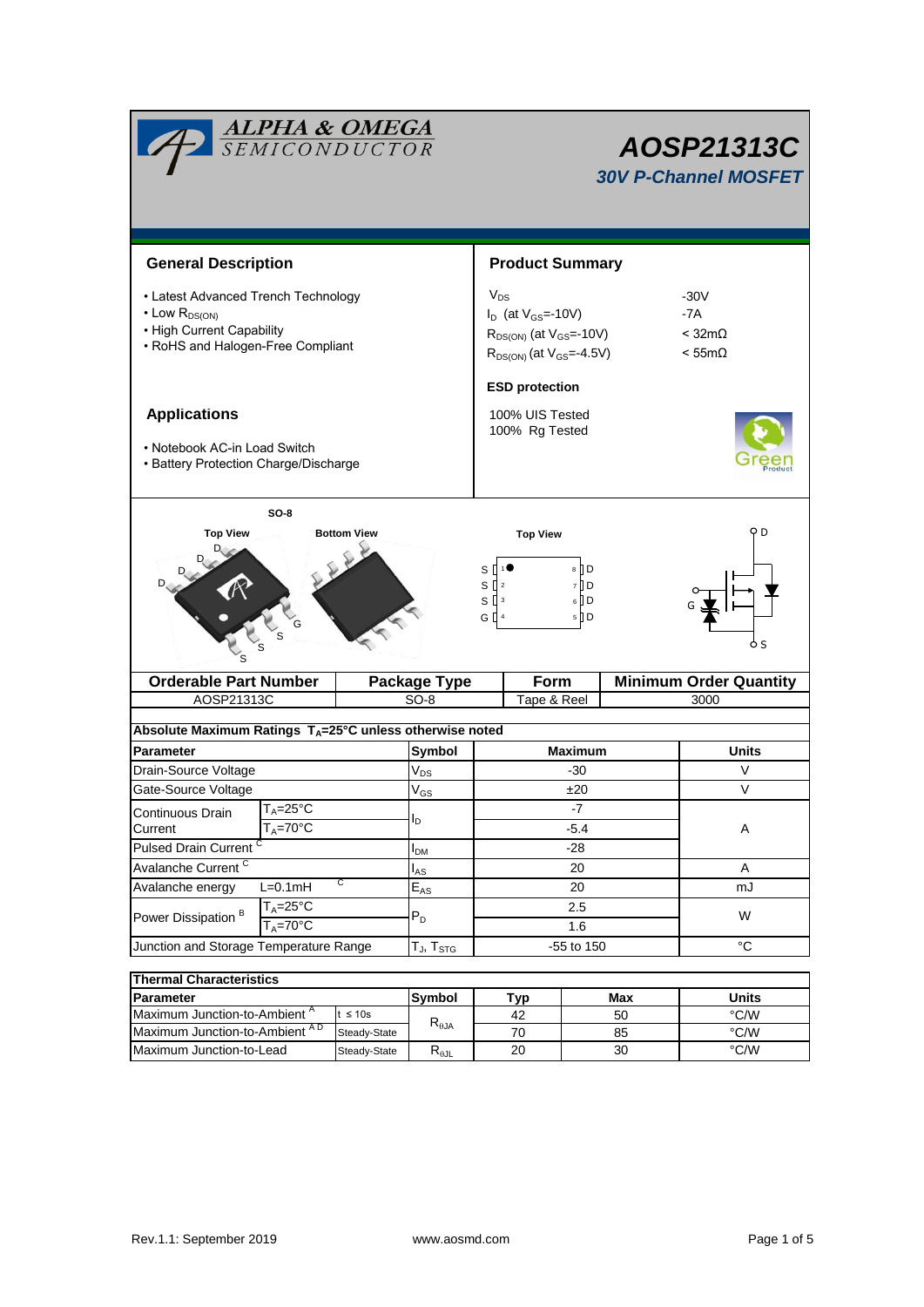

#### **Electrical Characteristics (TJ=25°C unless otherwise noted)**

| <b>Symbol</b>              | <b>Conditions</b><br>Parameter                                    |                                                                 |        | <b>Typ</b> | Max    | <b>Units</b> |  |  |  |  |  |  |
|----------------------------|-------------------------------------------------------------------|-----------------------------------------------------------------|--------|------------|--------|--------------|--|--|--|--|--|--|
| <b>STATIC PARAMETERS</b>   |                                                                   |                                                                 |        |            |        |              |  |  |  |  |  |  |
| $BV_{DSS}$                 | Drain-Source Breakdown Voltage                                    | $I_{D} = -250 \mu A$ , $V_{GS} = 0V$                            |        |            |        | $\vee$       |  |  |  |  |  |  |
| $I_{DSS}$                  | Zero Gate Voltage Drain Current                                   | $V_{DS} = -30V$ , $V_{GS} = 0V$                                 |        |            | $-1$   | μA           |  |  |  |  |  |  |
|                            |                                                                   | $T_{J} = 55^{\circ}C$                                           |        |            | -5     |              |  |  |  |  |  |  |
|                            | advanced Gate-Body leakage current                                | $V_{DS} = 0V$ , $V_{GS} = \pm 20V$                              |        |            | ±10    | μA           |  |  |  |  |  |  |
| $V_{GS(th)}$               | Gate Threshold Voltage                                            | V <sub>DS</sub> =V <sub>GS.</sub> I <sub>D</sub> =-250µA        | $-1.2$ | $-1.7$     | $-2.2$ | V            |  |  |  |  |  |  |
| $R_{DS(ON)}$               | Static Drain-Source On-Resistance                                 | $V_{GS}$ =-10V, I <sub>D</sub> =- $\overline{7A}$               |        | 22         | 32     | $m\Omega$    |  |  |  |  |  |  |
|                            |                                                                   | $T_{\rm J}$ =125°C                                              |        | 32         | 46     |              |  |  |  |  |  |  |
|                            |                                                                   | $V_{GS}$ =-4.5V, $I_{D}$ =-5.4A                                 |        | 33         | 55     | $m\Omega$    |  |  |  |  |  |  |
| $g_{FS}$                   | <b>Forward Transconductance</b>                                   |                                                                 | 17     |            | S      |              |  |  |  |  |  |  |
| $V_{SD}$                   | Diode Forward Voltage                                             | $I_S = -1A$ , $V_{GS} = 0V$                                     |        |            |        | V            |  |  |  |  |  |  |
| $I_{\rm S}$                | Maximum Body-Diode Continuous Current                             |                                                                 |        | $-3$       | A      |              |  |  |  |  |  |  |
|                            | <b>DYNAMIC PARAMETERS</b>                                         |                                                                 |        |            |        |              |  |  |  |  |  |  |
| $\mathbf{C}_{\text{iss}}$  | Input Capacitance                                                 |                                                                 |        | 1100       |        | рF           |  |  |  |  |  |  |
| $C_{\rm oss}$              | $V_{GS}$ =0V, $V_{DS}$ =-15V, f=1MHz<br><b>Output Capacitance</b> |                                                                 |        | 120        |        | рF           |  |  |  |  |  |  |
| $\mathbf{C}_{\text{rss}}$  | Reverse Transfer Capacitance                                      |                                                                 |        | 105        |        | рF           |  |  |  |  |  |  |
| $R_{g}$                    | Gate resistance                                                   | $f = 1$ MHz                                                     |        | 11         | 18     | Ω            |  |  |  |  |  |  |
|                            | <b>SWITCHING PARAMETERS</b>                                       |                                                                 |        |            |        |              |  |  |  |  |  |  |
| $Q_g(10V)$                 | <b>Total Gate Charge</b>                                          |                                                                 |        | 22         | 33     | nC           |  |  |  |  |  |  |
| $Q_g(4.5V)$                | <b>Total Gate Charge</b>                                          | $V_{GS}$ =-10V, $V_{DS}$ =-15V, $I_{D}$ =-7A                    |        | 11         | 18     | nC           |  |  |  |  |  |  |
| $\mathsf{Q}_{\text{gs}}$   | Gate Source Charge                                                |                                                                 |        | 2.5        |        | nC           |  |  |  |  |  |  |
| $\mathsf{Q}_{\mathsf{gd}}$ | Gate Drain Charge                                                 |                                                                 |        | 6.5        |        | пC           |  |  |  |  |  |  |
| $t_{D(on)}$                | Turn-On DelayTime                                                 |                                                                 |        | 12         |        | ns           |  |  |  |  |  |  |
| $t_r$                      | Turn-On Rise Time                                                 | $V_{GS}$ =-10V, $V_{DS}$ =-15V, R <sub>1</sub> =2.14 $\Omega$ , |        | 9          |        | ns           |  |  |  |  |  |  |
| $t_{D(off)}$               | Turn-Off DelayTime                                                | $R_{\text{GEN}} = 3\Omega$                                      |        | 55         |        | ns           |  |  |  |  |  |  |
| $\mathsf{t}_{\mathsf{f}}$  | Turn-Off Fall Time                                                |                                                                 |        | 19         |        | ns           |  |  |  |  |  |  |
| $\mathfrak{t}_{\text{rr}}$ | Body Diode Reverse Recovery Time                                  | $I_F$ =-7A, di/dt=500A/ $\mu$ s                                 |        | 12         |        | ns           |  |  |  |  |  |  |
| $Q_{rr}$                   | Body Diode Reverse Recovery Charge                                | $I_F$ =-7A, di/dt=500A/us                                       |        | 17         |        | nC           |  |  |  |  |  |  |

A. The value of  $R_{\theta JA}$  is measured with the device mounted on 1in<sup>2</sup> FR-4 board with 2oz. Copper, in a still air environment with T<sub>A</sub> =25° C. The value in any given application depends on the user's specific board design.

B. The power dissipation  ${\sf P}_{\sf D}$  is based on  ${\sf T}_{\sf J(MAX)}$ =150 $^\circ\,$  C, using  $\leqslant$  10s junction-to-ambient thermal resistance.

C. Repetitive rating, pulse width limited by junction temperature T $_{\rm J(MAX)}$ =150°C. Ratings are based on low frequency and duty cycles to keep

initialT $j=25^\circ$  C.

D. The R<sub>eJA</sub> is the sum of the thermal impedance from junction to lead R<sub>eJL</sub> and lead to ambient.<br>E. The static characteristics in Figures 1 to 6 are obtained using <300µs pulses, duty cycle 0.5% max.<br>F. These curves are

APPLICATIONS OR USE AS CRITICAL COMPONENTS IN LIFE SUPPORT DEVICES OR SYSTEMS ARE NOT AUTHORIZED. AOS DOES NOT ASSUME ANY LIABILITY ARISING OUT OF SUCH APPLICATIONS OR USES OF ITS PRODUCTS. AOS RESERVES THE RIGHT TO IMPROVE PRODUCT DESIGN,FUNCTIONS AND RELIABILITY WITHOUT NOTICE.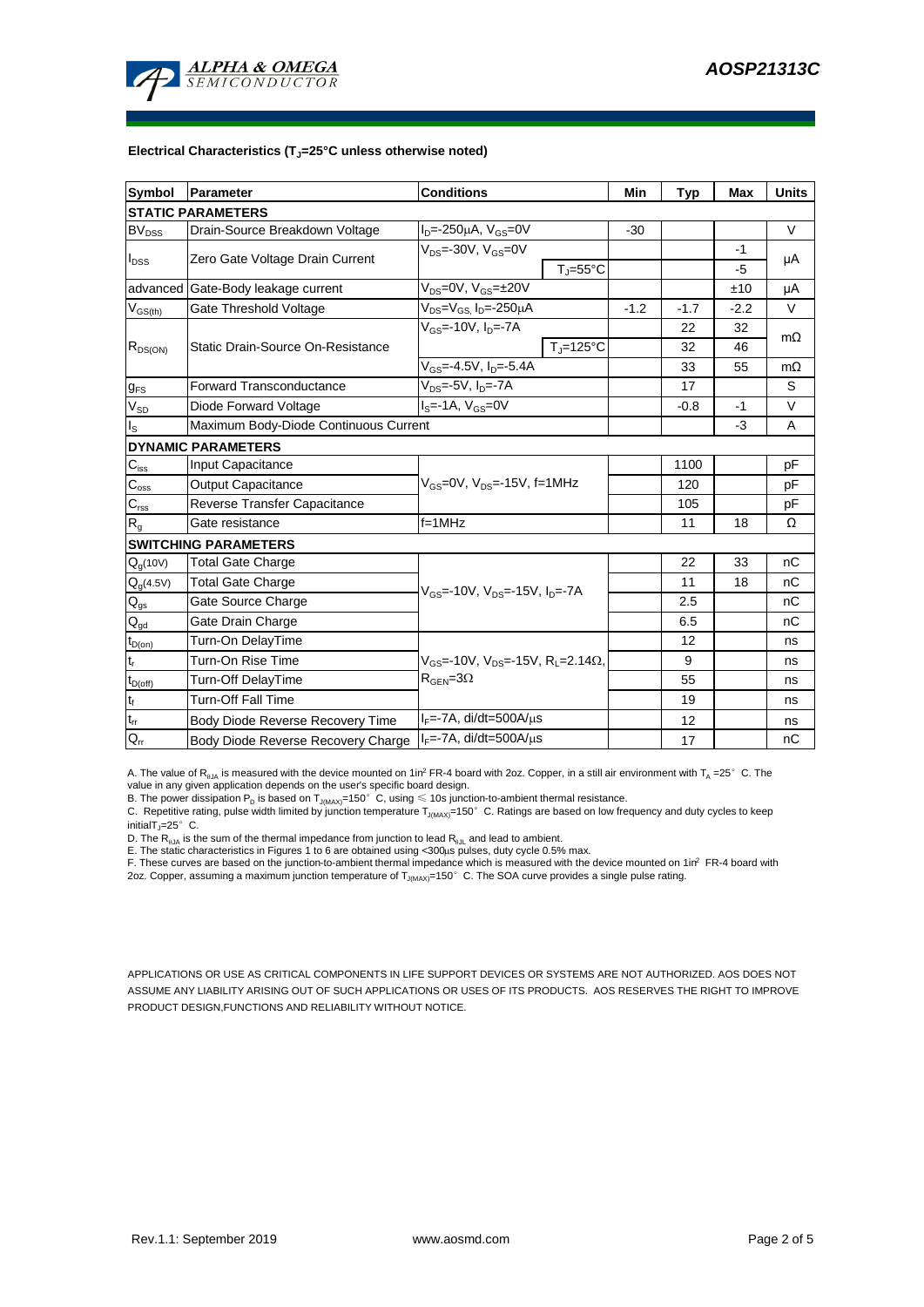

## **TYPICAL ELECTRICAL AND THERMAL CHARACTERISTICS**

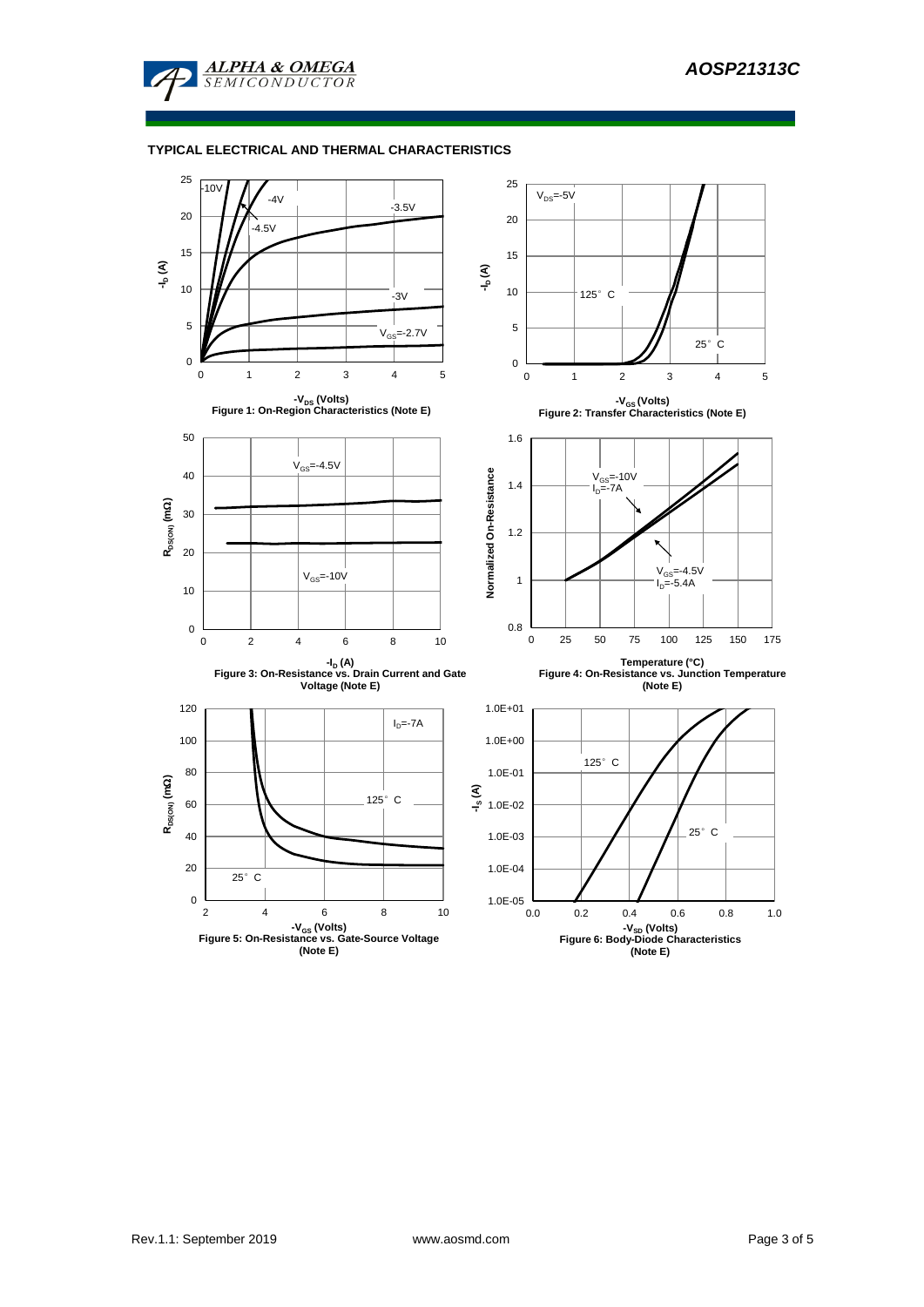

#### **TYPICAL ELECTRICAL AND THERMAL CHARACTERISTICS**